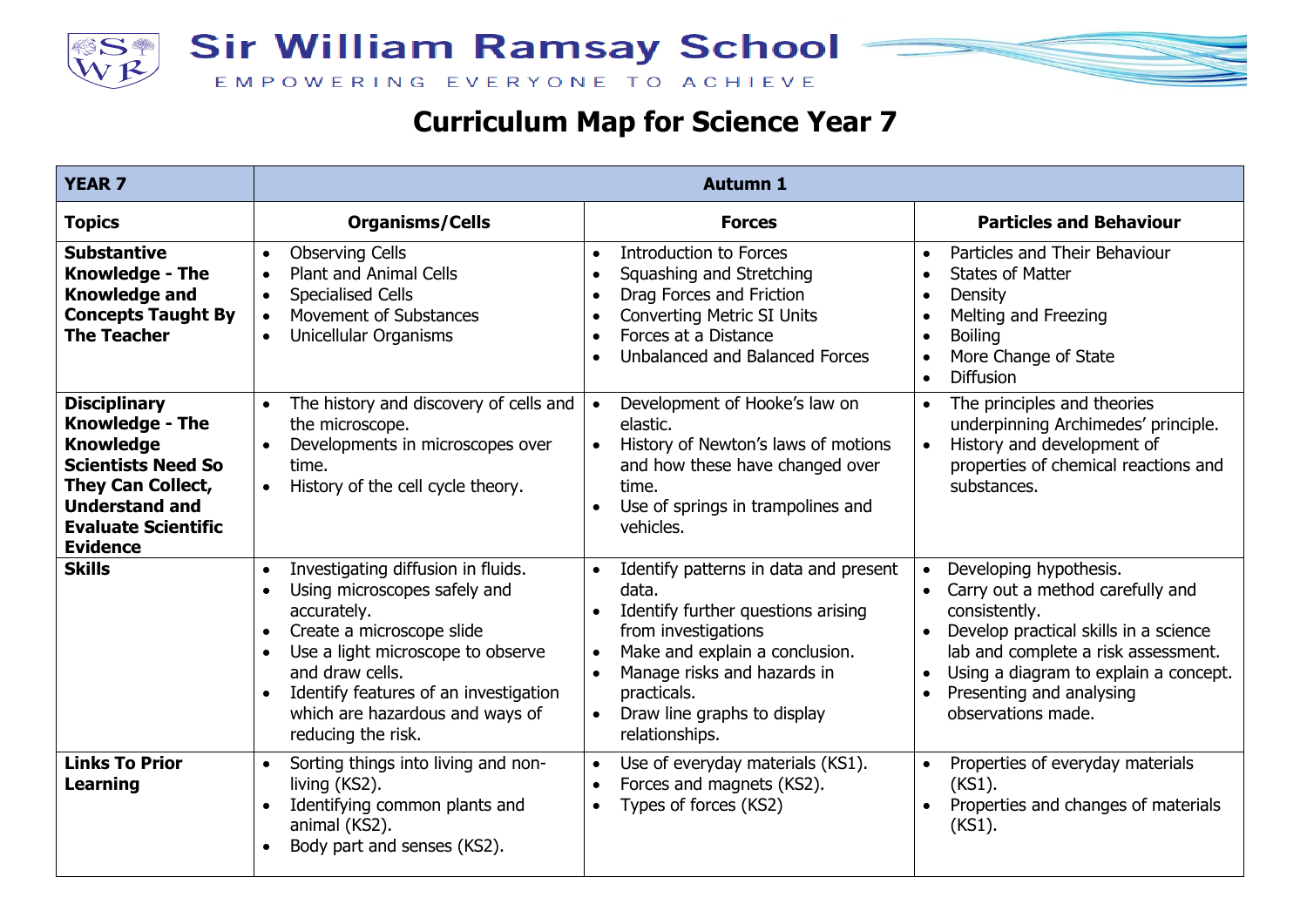| Literacy/<br><b>Numeracy</b> | Magnification calculations.<br>Use the measuring instrument<br>correctly.<br>Writing detailed descriptions.<br>Targeted vocabulary instruction of<br>tier 2/3 words.              | Draw a force diagram for a problem<br>involving gravity.<br>Use the measuring instrument<br>correctly.<br>Make an experimental prediction.<br>Metal calculations using $+$ , $-$ , $\times$ and /<br>Extended writing tasks (English). | Collecting data and data tables.<br>Construct explanations for<br>observations.<br>Displaying data using graphs.<br>Analysing and summarising.          |
|------------------------------|-----------------------------------------------------------------------------------------------------------------------------------------------------------------------------------|----------------------------------------------------------------------------------------------------------------------------------------------------------------------------------------------------------------------------------------|---------------------------------------------------------------------------------------------------------------------------------------------------------|
| <b>Cross Curricular</b>      | Safe and Ethical Handling of Living<br>Things -PSHCE<br>Microscopes and Technology -<br>Engineering<br>Writing Descriptive Pieces - English<br>Number Size and Quantities - Maths | Threading of Tyres and Friction - DT<br>Forces and Their Uses in DT and<br>Product Design<br>Drawing Force Diagrams - Art<br>Displaying Data - Maths                                                                                   | Elements in Materials - DT<br>Storage/Cooking Techniques - Food<br>Tech<br>Displaying Data - Maths<br>Writing Reports - English<br>Drawing Models - Art |
| <b>Assessment</b>            | Baseline Assessment<br>Mini Checkpoints<br>Baseline Assessment: SMART CURRICULUM<br>End of chapter and end of unit tests: ASSESSMENT 1 - ORGANISMS, MATTER & FORCES               |                                                                                                                                                                                                                                        |                                                                                                                                                         |

| <b>YEAR 7</b>                                                                                                                                                                                        | <b>Autumn 2</b>                                                                                                                                               |                                                                                                                                                                                |                                                                                                                                    |  |
|------------------------------------------------------------------------------------------------------------------------------------------------------------------------------------------------------|---------------------------------------------------------------------------------------------------------------------------------------------------------------|--------------------------------------------------------------------------------------------------------------------------------------------------------------------------------|------------------------------------------------------------------------------------------------------------------------------------|--|
| <b>Topics</b>                                                                                                                                                                                        | <b>Elements, Atoms and Compounds</b>                                                                                                                          | <b>Body Systems</b>                                                                                                                                                            | Sound                                                                                                                              |  |
| <b>Substantive</b><br><b>Knowledge - The</b><br><b>Knowledge and</b><br><b>Concepts Taught By</b><br><b>The Teacher</b>                                                                              | <b>Elements</b><br>$\bullet$<br><b>Atoms</b><br>$\bullet$<br>Compounds<br>$\bullet$<br>Properties of Compounds<br><b>Chemical Formulae</b><br>$\bullet$       | Levels of Organisation<br>Gas Exchange<br><b>Breathing</b><br><b>Skeleton</b><br>Movement- Joints<br>Movement - Muscles                                                        | <b>Waves</b><br>Sound, Vibrations and Energy<br><b>Transfers</b><br>Loudness and Pitch<br>Detecting Sound<br>Ultrasound and Echoes |  |
| <b>Disciplinary</b><br><b>Knowledge - The</b><br><b>Knowledge</b><br><b>Scientists Need So</b><br><b>They Can Collect,</b><br><b>Understand and</b><br><b>Evaluate Scientific</b><br><b>Evidence</b> | Understand the role of a theories and<br>$\bullet$<br>models in Science.<br>History and development of<br>properties of chemical reactions and<br>substances. | Understand the use of body system<br>knowledge in organ transplant, blood<br>transfusion etc.<br>Application of body system<br>knowledge to treating diseases and<br>ailments. | History of the discovery of waves and<br>the EM spectrum.<br>Development of technologies such as<br>ultrasounds and microphones.   |  |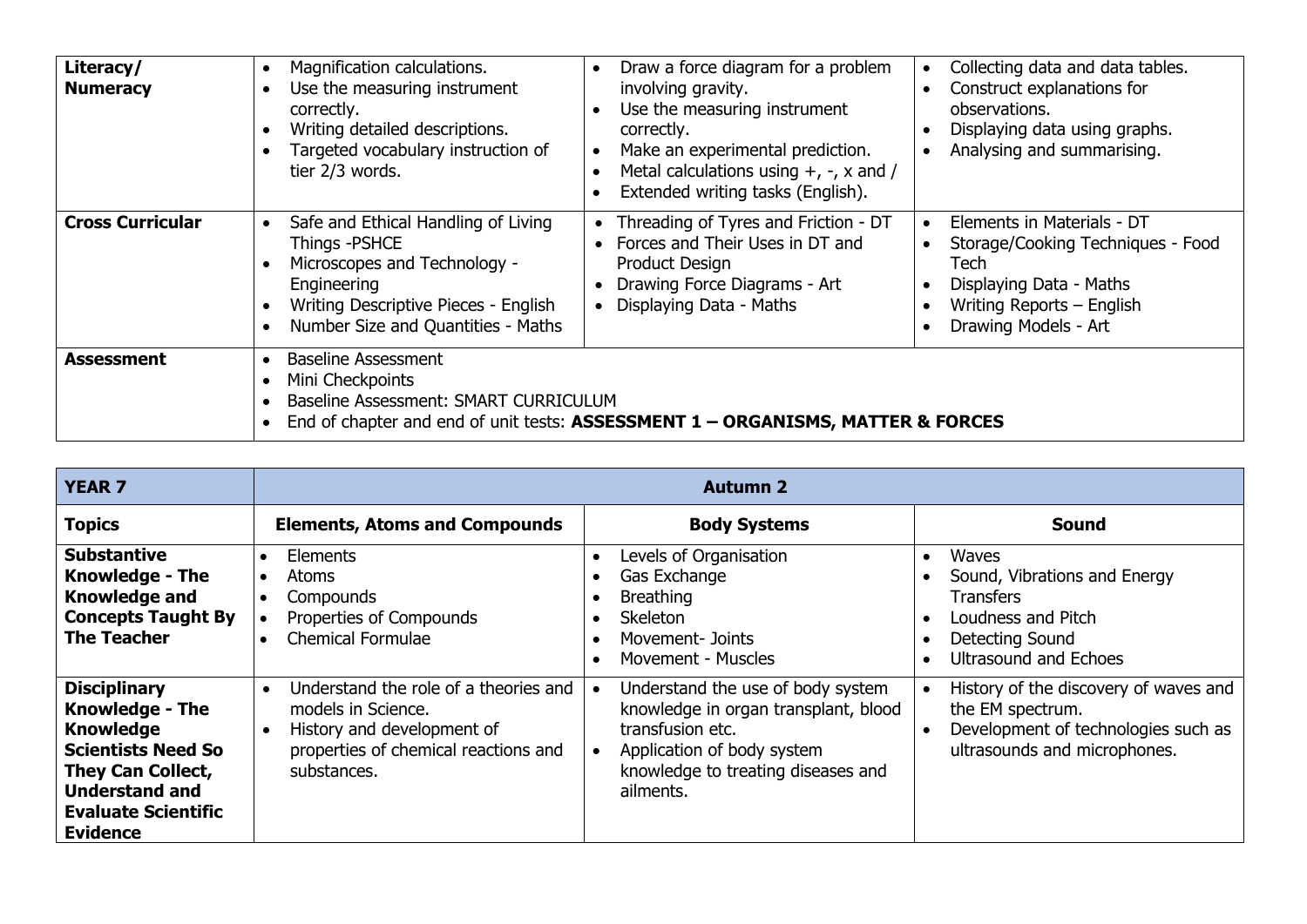| <b>Skills</b>                            | Representing chemical reactions<br>$\bullet$<br>using formulae and using equations.<br>Balance a symbol equation.<br>$\bullet$<br>Identify patterns in data and present<br>data.<br>Make a model to explain an idea.<br>$\bullet$ | Identify patterns in data and present<br>data.<br>Make a model to explain an idea.<br>$\bullet$<br>HSW: Investigating gas exchange<br>$\bullet$<br>and breathing.<br>Develop the written report with<br>$\bullet$<br>scientific writing.<br>Ability to consider social, ethical, and<br>moral views. | Add/use a diagram if it helps to make<br>$\bullet$<br>a concept clearer.<br>Make and explain a conclusion.<br>$\bullet$<br>Use of models in science to<br>$\bullet$<br>demonstrate waves.<br>Suggest a scientific idea that might<br>$\bullet$<br>explain an observation.                                           |
|------------------------------------------|-----------------------------------------------------------------------------------------------------------------------------------------------------------------------------------------------------------------------------------|------------------------------------------------------------------------------------------------------------------------------------------------------------------------------------------------------------------------------------------------------------------------------------------------------|---------------------------------------------------------------------------------------------------------------------------------------------------------------------------------------------------------------------------------------------------------------------------------------------------------------------|
| <b>Links To Prior</b><br><b>Learning</b> | Properties of everyday materials<br>$(KS1)$ .<br>Properties and changes of materials<br>$(KS1)$ .<br>Particle and their behaviour (KS3).                                                                                          | Sorting things into living and non-<br>$\bullet$<br>living (KS2).<br>Identifying common plants and<br>animal (KS2).<br>Body part and senses (KS2).<br>Cells (KS3).                                                                                                                                   | Nature of sight and sound (KS2).<br>$\bullet$<br>How light and sound travel (KS2).<br>$\bullet$<br>States of matter (KS3).<br>$\bullet$<br>Particles and their behaviour (KS3).                                                                                                                                     |
| Literacy/<br><b>Numeracy</b>             | Use appropriate units and correct<br>chemical nomenclature.<br>Using correct case alphabets when<br>writing symbols.<br>Using models to explain theory.<br>Calculating percentages and<br>proportions.<br>Ratios.<br>$\bullet$    | Draw and use bar and pie graphs to<br>show collected data.<br>Calculating percentages and<br>proportions.<br>Write in a style to fit purpose and<br>audience.<br>Use scientific vocabulary.<br>Reading for comprehension.                                                                            | Rearranging and use of equations to<br>$\bullet$<br>calculate wave speed.<br>Develop the written report- scientific<br>writing.<br>Write in a style to fit purpose and<br>audience.<br>Defining tier 2/3 key words.                                                                                                 |
| <b>Cross Curricular</b>                  | Elements in Materials - DT<br>$\bullet$<br>Compounds Used in Food - Food<br>$\bullet$<br>Tech<br>Displaying Data - Maths<br>Writing Reports - English<br>Drawing Models - Art                                                     | Muscles, skeleton and movement -<br>PE<br>Drawing Graphs and Calculating<br>$\bullet$<br>Mean - Maths<br>Exercise and Breathing - PSHCE<br>Descriptive and Comparative Writing<br>- English                                                                                                          | Light and Sound - Performing Arts<br>$\bullet$<br>Lighting in Photography - Media<br>$\bullet$<br>Dangers of Cooking in Microwaves -<br>$\bullet$<br>Food Tech<br>Ultrasound and Echoes - Medicine<br>$\bullet$<br>Speakers and Microphones - Drama<br>$\bullet$<br><b>Musical Instruments - Music</b><br>$\bullet$ |
| <b>Assessment</b>                        | <b>Baseline Assessment</b><br>$\bullet$<br>Mini Checkpoints<br><b>COMPOUNDS</b>                                                                                                                                                   | End of chapter and end of unit tests: ASSESSMENT 2 - BODY SYSTEMS, SOUNDS, ELEMENTS, ATOMS &                                                                                                                                                                                                         |                                                                                                                                                                                                                                                                                                                     |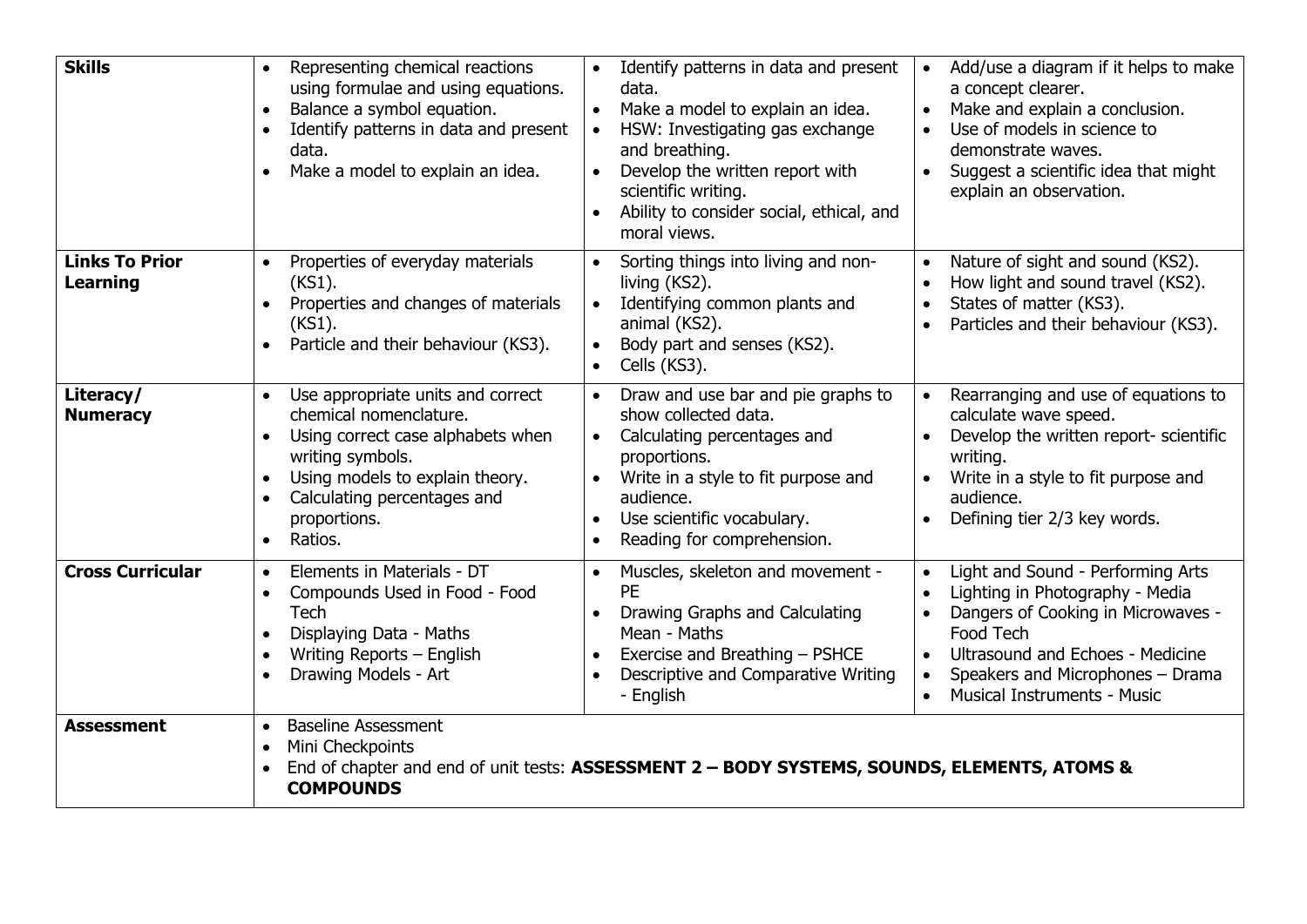| <b>YEAR 7</b>                                                                                                                                                                                       | <b>Spring 1</b>                                                                                                                                                                                                                                                                                                                  |                                                                                                                                                                                                                                                                                                                 | <b>Spring 2</b>                                                                                                                                                                                                                                                                                        |                                                                                                                                                                                                                                                                                         |
|-----------------------------------------------------------------------------------------------------------------------------------------------------------------------------------------------------|----------------------------------------------------------------------------------------------------------------------------------------------------------------------------------------------------------------------------------------------------------------------------------------------------------------------------------|-----------------------------------------------------------------------------------------------------------------------------------------------------------------------------------------------------------------------------------------------------------------------------------------------------------------|--------------------------------------------------------------------------------------------------------------------------------------------------------------------------------------------------------------------------------------------------------------------------------------------------------|-----------------------------------------------------------------------------------------------------------------------------------------------------------------------------------------------------------------------------------------------------------------------------------------|
| <b>Topics</b>                                                                                                                                                                                       | <b>Reproduction</b>                                                                                                                                                                                                                                                                                                              | <b>Reactions</b>                                                                                                                                                                                                                                                                                                | Light                                                                                                                                                                                                                                                                                                  | <b>How Science Work Skills</b>                                                                                                                                                                                                                                                          |
| <b>Substantive</b><br>Knowledge -<br><b>The Knowledge</b><br>and Concepts<br><b>Taught By The</b><br><b>Teacher</b>                                                                                 | Adolescence<br>$\bullet$<br>Male and Female<br>$\bullet$<br><b>Reproductive Systems</b><br>Fertilisation & Implantation<br>$\bullet$<br>Development of a Fetus<br>$\bullet$<br>The Menstrual Cycle<br>$\bullet$<br>Flowers & Pollination<br>$\bullet$<br>Fertilisation & Germination<br>$\bullet$<br>Seed Dispersal<br>$\bullet$ | <b>Chemical Reactions</b><br>$\bullet$<br><b>Word Equations</b><br>$\bullet$<br>Oxidation<br>$\bullet$<br><b>Decomposition Reactions</b><br>$\bullet$<br>Ratios & Application to<br>$\bullet$<br><b>Chemical Equations</b><br><b>Conservation of Mass</b><br>$\bullet$<br>Exothermic & Endothermic<br>$\bullet$ | Light<br>$\bullet$<br>Reflection<br>Refraction<br>The Camera & The Eye<br>$\bullet$<br>Reflection & Refraction<br>$\bullet$                                                                                                                                                                            | Asking Scientific Questions*<br>$\bullet$<br>Planning Investigations*<br>Collecting, Recording &<br>Presenting Data*<br>Analysing Pattern in Data*<br>$\bullet$<br>Evaluating & Methods*                                                                                                |
| <b>Disciplinary</b><br>Knowledge -<br><b>The Knowledge</b><br><b>Scientists Need</b><br><b>So They Can</b><br>Collect,<br><b>Understand</b><br>and Evaluate<br><b>Scientific</b><br><b>Evidence</b> | Development of<br>$\bullet$<br>contraceptive methods to<br>prevent pregnancy.<br>Advancement in food<br>$\bullet$<br>technologies to increase<br>food production.                                                                                                                                                                | History and development of<br>$\bullet$<br>properties of chemical<br>reactions and substances.<br>The principles underpinning<br>the Mendeleev Periodic<br>Table.<br>Understand the role of a<br>$\bullet$<br>theories.                                                                                         | History and discovery of<br>$\bullet$<br>lenes and their uses in<br>technologies such as the<br>camera, spectacles, etc.                                                                                                                                                                               | History and development in<br>$\bullet$<br>scientific research to solve<br>problems or deepen<br>scientific understanding.<br>Understanding the<br>$\bullet$<br>principles surrounding the<br>scientific method.                                                                        |
| <b>Skills</b>                                                                                                                                                                                       | Drawing scientific diagram<br>$\bullet$<br>to represent a specimen.<br>Add/use a diagram if it<br>$\bullet$<br>helps to make a concept<br>clearer.<br>Use of models in science to<br>$\bullet$<br>demonstrate waves.<br>Suggest a scientific idea<br>$\bullet$<br>that might explain an<br>observation.                          | Identifying risks and<br>$\bullet$<br>precautions in an<br>experiment.<br>Develop practical skills in a<br>$\bullet$<br>science lab and complete a<br>risk assessment<br>Use appropriate units and<br>$\bullet$<br>correct chemical<br>nomenclature.<br>Manage risks and hazards in<br>$\bullet$<br>practicals. | Analyse strengths and<br>$\bullet$<br>weaknesses in a method.<br>Draw and label ray<br>$\bullet$<br>diagrams.<br>Use the measuring<br>$\bullet$<br>instrument correctly.<br>Carry out the method<br>carefully and consistently.<br>Choose a type of chart or<br>graph to draw based on its<br>purpose. | Identify patterns in data<br>$\bullet$<br>and present data.<br>Write an observation, fair<br>$\bullet$<br>test or pattern seeking<br>enquiry question.<br>Identify dependent variable,<br>independent and control<br>variables.<br>Identify risks and hazards,<br>and control measures. |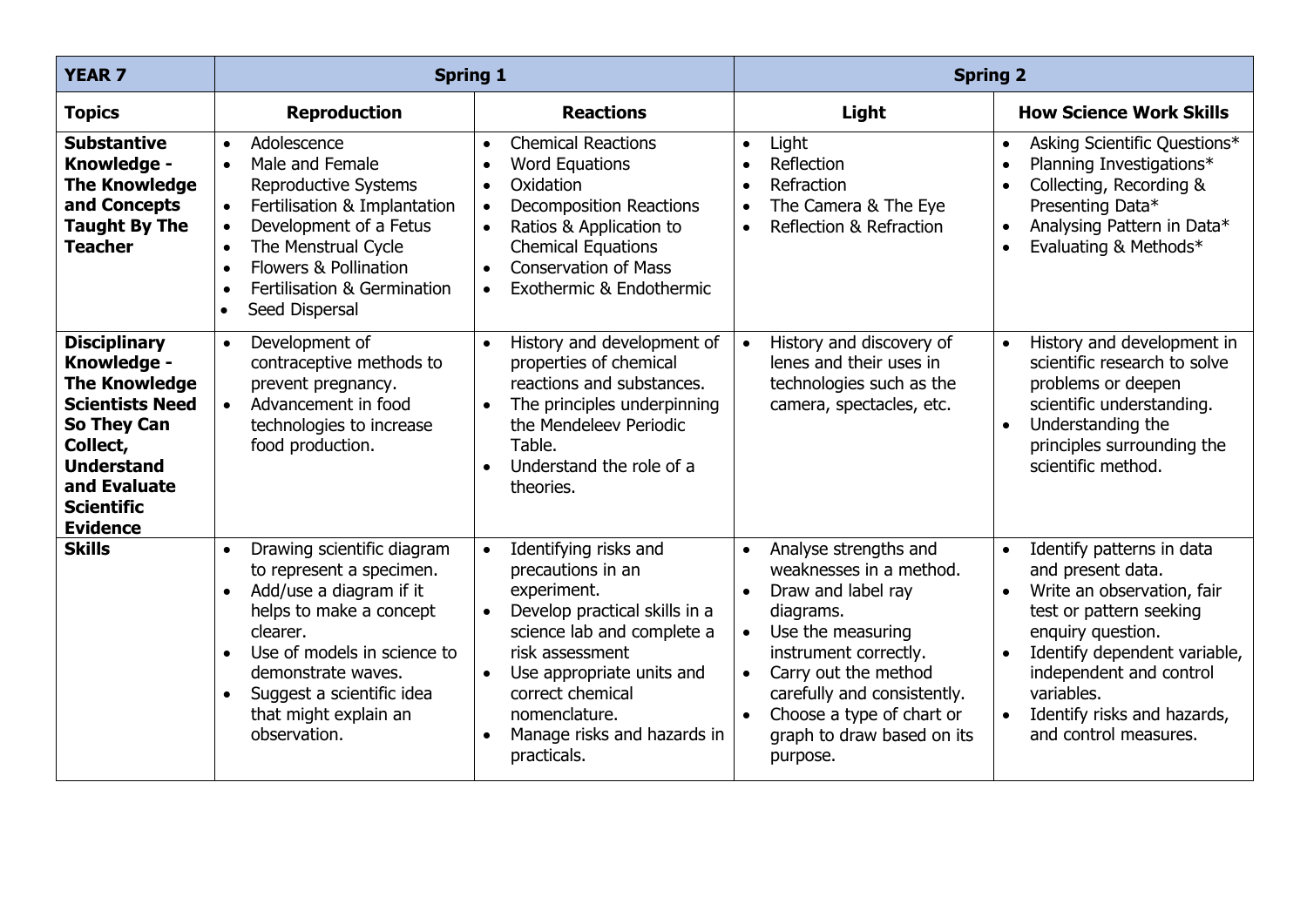| <b>Links To Prior</b><br>Learning | Life Cycle of Flowering<br>$\bullet$<br><b>Plants</b><br>Transport in Plants<br>$\bullet$<br>Living Things and Their<br><b>Habitats</b><br>Animal Life Cycles<br>$\bullet$<br><b>Grouping Living Things</b><br>$\bullet$ | Properties of Everyday<br>Materials (KS1)<br>Properties and Changes of<br>Materials (KS1)<br>Particle and Their Behaviour<br>(KS3)<br>Atoms, Elements and<br>Compounds (KS3)                             | Nature of Sight and Sound<br>(KS2)<br>How Light and Sound Travel<br>(KS2)<br>States of Matter (KS3)<br>$\bullet$<br>Particles and Their<br>Behaviour (KS3) | Manage Risks and Hazards<br>in Practicals<br>Variables in Experiments<br>$\bullet$<br>Experiments<br><b>Planning Cycle</b><br>$\bullet$                                                                                                               |
|-----------------------------------|--------------------------------------------------------------------------------------------------------------------------------------------------------------------------------------------------------------------------|----------------------------------------------------------------------------------------------------------------------------------------------------------------------------------------------------------|------------------------------------------------------------------------------------------------------------------------------------------------------------|-------------------------------------------------------------------------------------------------------------------------------------------------------------------------------------------------------------------------------------------------------|
| Literacy/<br><b>Numeracy</b>      | Use scientific vocabulary<br>$\bullet$<br>accurately.<br>Identifying anomalies and<br>$\bullet$<br>calculating mean.<br>Displaying data using<br>graphs.<br>Reading for comprehension.<br>$\bullet$                      | Collecting data and data<br>tables.<br>Construct explanations for<br>observations.<br>Displaying data using<br>graphs.<br>Analysing and summarising.<br>$\bullet$                                        | Measuring angles using<br>protractors.<br>Using pie or bar charts to<br>display data.                                                                      | Project writing- write like a<br>scientist.<br>Articulate and present<br>$\bullet$<br>research findings form<br>research project.<br>Analysing and summarising.<br>Displaying and presenting<br>data.<br>Selecting relevant data for<br>calculations. |
| <b>Cross</b><br><b>Curricular</b> | Puberty and Growing Up -<br>$\bullet$<br><b>PSHCE</b><br>Sexual Reproduction -<br>$\bullet$<br><b>PSHCE</b><br>Plants for Food - Food Tech<br>$\bullet$<br>Drawing Models - Art<br>$\bullet$                             | Elements in Materials - DT<br>Compounds Used in Food -<br>Food Tech<br>Displaying Data - Maths<br>Writing Reports - English<br>$\bullet$<br>Drawing Models - Art<br>Reactions - Product Design<br>and DT | Angles - Maths<br>$\bullet$<br>Drawing Straight Lines - DT<br>and Art<br>Lenses of The Camera -<br>Photography<br>Colour Spectrum - Art                    | Accurate Use of Internet -<br>$\bullet$<br>IT<br>Comprehension and<br>$\bullet$<br>Summarising Information -<br>English<br>Draw and Present Graphs -<br>Maths<br>Draw and Colour a Model -<br>Art<br>Oral Presentation - Drama<br>$\bullet$           |
| <b>Assessment</b>                 | <b>Baseline Assessment</b><br>$\bullet$<br>Mini Checkpoints<br>$\bullet$<br>$\bullet$<br><b>REACTIONS Unit Test</b>                                                                                                      | End of chapter and end of unit tests: REPRODUCTION and REACTIONS Topic Test - LIGHT, REPRODUCTION and                                                                                                    |                                                                                                                                                            |                                                                                                                                                                                                                                                       |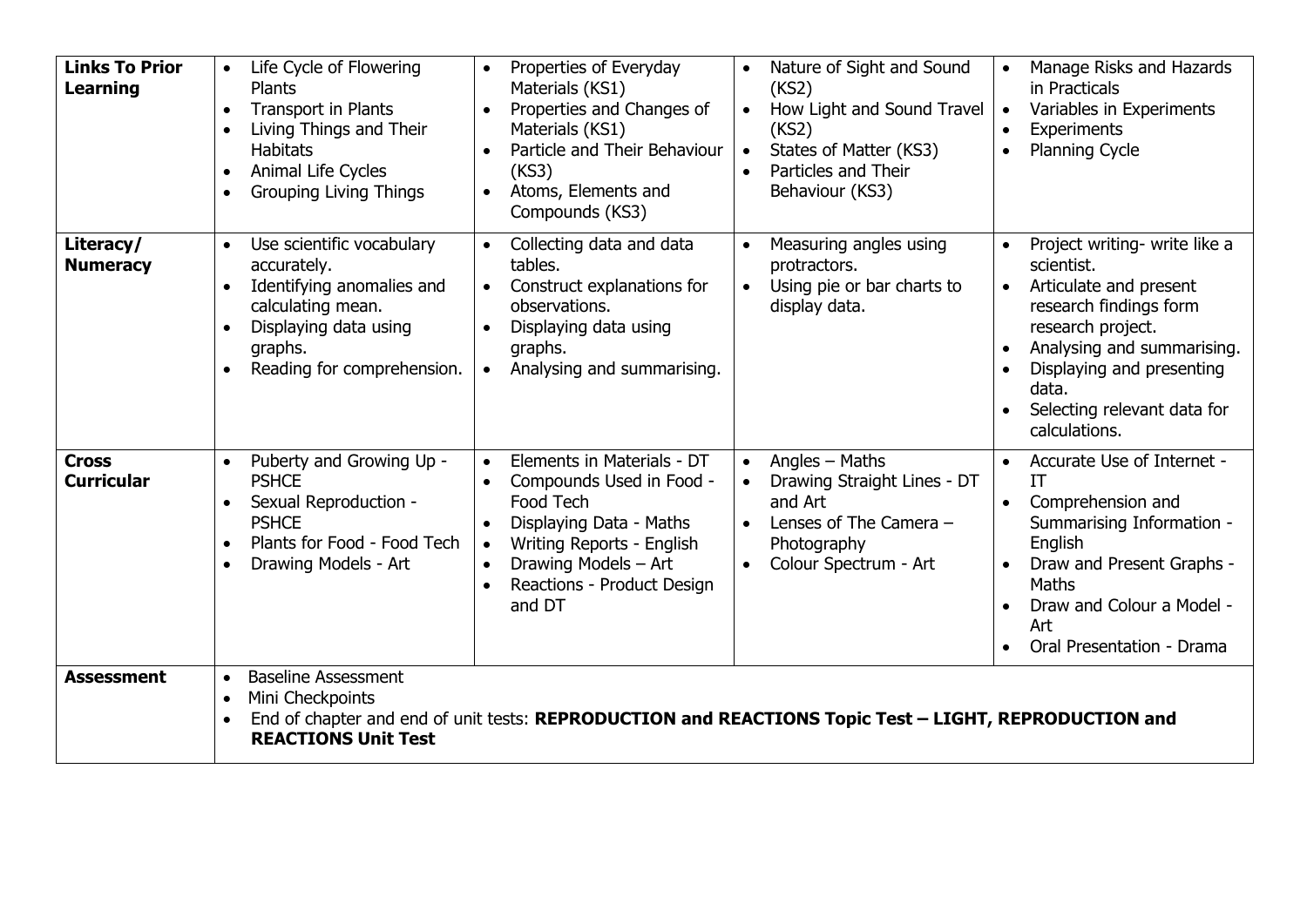| <b>YEAR 7</b>                                                                                                                                                                                | <b>Summer 1</b>                                                                                                                                                                                                                                                  |                                                                                                                                                                                                                                                                       | <b>Summer 2</b>                                                                                                                                                                                                                                                                                                                                                                |                                                                                                                                                                                                                                        |
|----------------------------------------------------------------------------------------------------------------------------------------------------------------------------------------------|------------------------------------------------------------------------------------------------------------------------------------------------------------------------------------------------------------------------------------------------------------------|-----------------------------------------------------------------------------------------------------------------------------------------------------------------------------------------------------------------------------------------------------------------------|--------------------------------------------------------------------------------------------------------------------------------------------------------------------------------------------------------------------------------------------------------------------------------------------------------------------------------------------------------------------------------|----------------------------------------------------------------------------------------------------------------------------------------------------------------------------------------------------------------------------------------|
| <b>Topics</b>                                                                                                                                                                                | <b>Acids and Alkalis</b>                                                                                                                                                                                                                                         | <b>Space</b>                                                                                                                                                                                                                                                          | Light                                                                                                                                                                                                                                                                                                                                                                          | <b>How Science Work Skills</b>                                                                                                                                                                                                         |
| <b>Substantive</b><br>Knowledge -<br><b>The Knowledge</b><br>and Concepts<br><b>Taught By The</b><br><b>Teacher</b>                                                                          | <b>Acids and Alkalis</b><br>$\bullet$<br>pH and Indicators<br>$\bullet$<br><b>Neutralisation</b><br>$\bullet$<br><b>Making Salts</b><br>$\bullet$                                                                                                                | The Night Sky<br>$\bullet$<br>The Solar System<br>$\bullet$<br>The Earth<br>$\bullet$<br>The Moon<br>$\bullet$                                                                                                                                                        | Idea and Aim<br>$\bullet$<br>Research/Variables<br>Investigation/Record<br><b>Results/Analyse Results</b><br>Finalising Project/<br><b>Presentation Boards</b><br>Revision for End of Year<br>$\bullet$<br>Exams                                                                                                                                                               | <b>Acids and Alkalis</b><br>$\bullet$<br>pH and Indicators<br>Neutralisation<br>$\bullet$<br><b>Making Salts</b><br>$\bullet$                                                                                                          |
| <b>Disciplinary</b><br>Knowledge -<br><b>The Knowledge</b><br><b>Scientists Need</b><br>So They Can<br>Collect,<br><b>Understand</b><br>and Evaluate<br><b>Scientific</b><br><b>Evidence</b> | History and development of<br>$\bullet$<br>properties of chemical<br>reactions and substances.<br>The principles underpinning<br>$\bullet$<br>the production and<br>extraction of salts from the<br>Earth.<br>Understand the role of a<br>$\bullet$<br>theories. | Discovery of space and its<br>$\bullet$<br>elements.<br>History and moral issues<br>$\bullet$<br>surrounding the Big Bang<br>theory.<br>Astronomical readings from<br>the Moon and Sun.<br>The moon and its effect on<br>$\bullet$<br>weather and seasonal<br>change. | History and development in<br>scientific research to solve<br>problems or deepen<br>scientific understanding.<br>Understanding the<br>$\bullet$<br>principles surrounding the<br>scientific method.                                                                                                                                                                            | History and development of<br>properties of chemical<br>reactions and substances.<br>The principles underpinning<br>$\bullet$<br>the production and<br>extraction of salts from the<br>Earth.<br>Understand the role of a<br>theories. |
| <b>Skills</b>                                                                                                                                                                                | Representing chemical<br>$\bullet$<br>reactions using formulae<br>and using equations.<br>Balance a symbol equation.<br>$\bullet$                                                                                                                                | Describe the role of a<br>$\bullet$<br>theory and use of evidence<br>in supporting theories.<br>Collaboration and team<br>$\bullet$<br>building.<br>Suggest a scientific idea<br>$\bullet$<br>that might explain an<br>observation.                                   | Design, evaluate, modify<br>$\bullet$<br>and improve a model.<br>Research skills, exam<br>techniques and revision<br>techniques.<br>Devise questions and plan<br>$\bullet$<br>variables.<br>Presenting data (line, bar,<br>$\bullet$<br>pie charts).<br>Use SI units (eg kg, g, mg;<br>km, m, mm; kJ, J) and<br><b>IUPAC</b> chemical<br>nomenclature unless<br>inappropriate. | Representing chemical<br>reactions using formulae<br>and using equations.<br>Balance a symbol equation.                                                                                                                                |